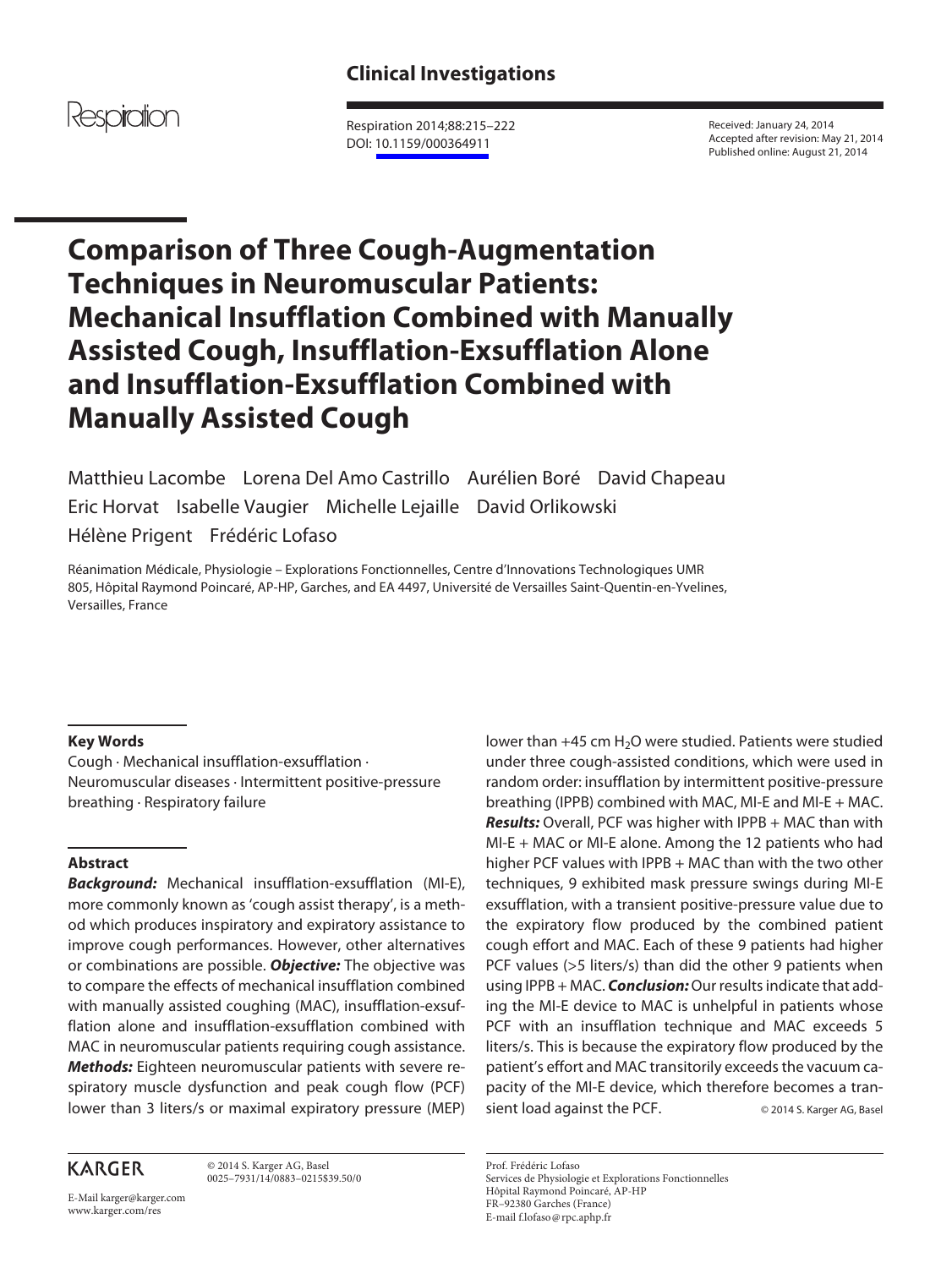# **Introduction**

 Poor cough efficiency resulting in an inability to clear the airways of secretions is a major risk factor for acute respiratory failure in patients with neuromuscular disease (NMD) [1]. It may also impair successful weaning from invasive ventilation [2, 3] . Peak cough flow (PCF) is widely considered to predict cough efficiency [4, 5] and when PCF is equal to or less than 4.5 liters/s, in a medically stable patient, it is recommended to introduce methods for assisted airway clearance to prevent pneumonia, atelectasis and respiratory failure [6] .

 Cough-assistance methods include techniques that provide inspiratory and/or expiratory assistance to improve cough efficiency [7]. Inspiratory assistance techniques increase the inspired volume during the first phase of the cough. Inspiratory capacity (IC) can be increased by glossopharyngeal breathing, as first described in 1951 by Dail [8]. This method requires functional integrity of the larynx, which acts as a valve [9]. IC can also be increased by the air stacking technique, in which the patient takes two or more insufflations from a ventilator without exhaling between them [10]. Air stacking requires a competent glottis and ventilation via a volumetric mode. One limit is the poor adjustment of the total volume insufflated according to the tolerance. Insufflation using a manual resuscitation bag seems more efficient than air stacking when bulbar muscles are weak [11]. Pressuretargeted modes such as pressure-support ventilation can be used [12, 13] , but generally produce maximal pressures lower than 40 cm  $H_2O$ . Finally, another alternative is intermittent positive-pressure breathing (IPPB) [14-17], which delivers a constant inspiratory flow until a targeted pressure is reached. Regardless of the technique used, increasing IC significantly improves PCF compared to coughing without inspiratory assistance [7, 10, 11, 13, 16,  $18-21$ ].

 Additionally to inspiratory assistance, two expiratoryassistance techniques are widely used, either separately or together. The oldest and most widely used is manually assisted coughing (MAC) [5], in which manual thoracic and/or abdominal pressure is applied by a caregiver during cough. MAC increases air compression in the lungs, thereby improving cough performance [7, 13, 16, 18, 20, 22] . The other technique is mechanical exsufflation using a device that both insufflates and exsufflates the lungs (mechanical insufflation-exsufflation; MI-E). This device was first marketed in the 1950s and then brought back to the attention of clinicians in the 1990s by Bach [7].

 Studies have compared these two expiratory-assistance techniques used in combination with inspiratory assistance. In NMD patients, Bach [7] found that MI-E was more effective than MAC. In patients with amyotrophic lateral sclerosis, MI-E seemed unhelpful when the PCF achieved with inspiratory assistance and MAC was greater than 4 liters/s, but the patients did not cough actively [19]. In a similar population, coughing with active patient participation was not significantly different between MI-E and MAC [21]. The purpose of this study in NMD patients was to compare PCF using three techniques that combine inspiratory and expiratory support: IPPB + MAC, MI-E and MI-E + MAC.

## **Material and Methods**

#### *Patients*

 The study was performed between March 2012 and June 2013 at the home ventilation unit of the medical intensive care unit of the Raymond Poincaré Teaching Hospital, Garches, France. We used a randomized (block size of 6), open, single-center, crossover design to compare three cough-assist techniques that compensated both inspiratory and expiratory muscle weakness: IPPB + MAC, MI-E and MI-E + MAC.

 The study was approved by the hospital's ethics committee and registered on ClinicalTrials.gov (No. NCT 01518439). Eighteen NMD patients were recruited during their annual follow-up visits in the postintensive care unit, which routinely included patient education about cough-assist techniques. At each visit, the following were recorded routinely: vital capacity [23], unassisted PCF [23], maximum expiratory pressure (MEP), maximum inspiratory pressure (MIP), and sniff test measurements [16, 24] . Vital capacity and PCF were measured with the same device and by the same technician (M.Le.) as during the trial described below.

 Inclusion criteria were documented NMD, inexperience of cough-assist technique, age >18 years, hemodynamic stability, absence of acute bronchial congestion (respiratory tract infection) in the past month, presence of noninvasive ventilation and PCF lower than 3 liters/s (which was more severe than recommended [6] but was the threshold for statutory healthcare insurance coverage in France and Belgium) [20], or MEP lower than +45 cm  $H_2O$  [25]. Patients gave written informed consent before being included in the study.

## *Training Sessions and Settings*

 The day before testing, the patients were familiarized with the study cough-assist techniques and the settings of the assistance device and type of manual pressure (thoracic and/or abdominal) were determined.

 For the IPPB + MAC condition, insufflation was provided by an Alpha 200 C ventilator (Air Liquide, Antony, France). Patients started IPPB insufflation with an inspiratory effort then allowed the insufflation to continue passively until the selected inspiratory pressure was reached, in about 5 s. The lowest inspiratory trigger was chosen to facilitate the beginning of insufflation. The inspira-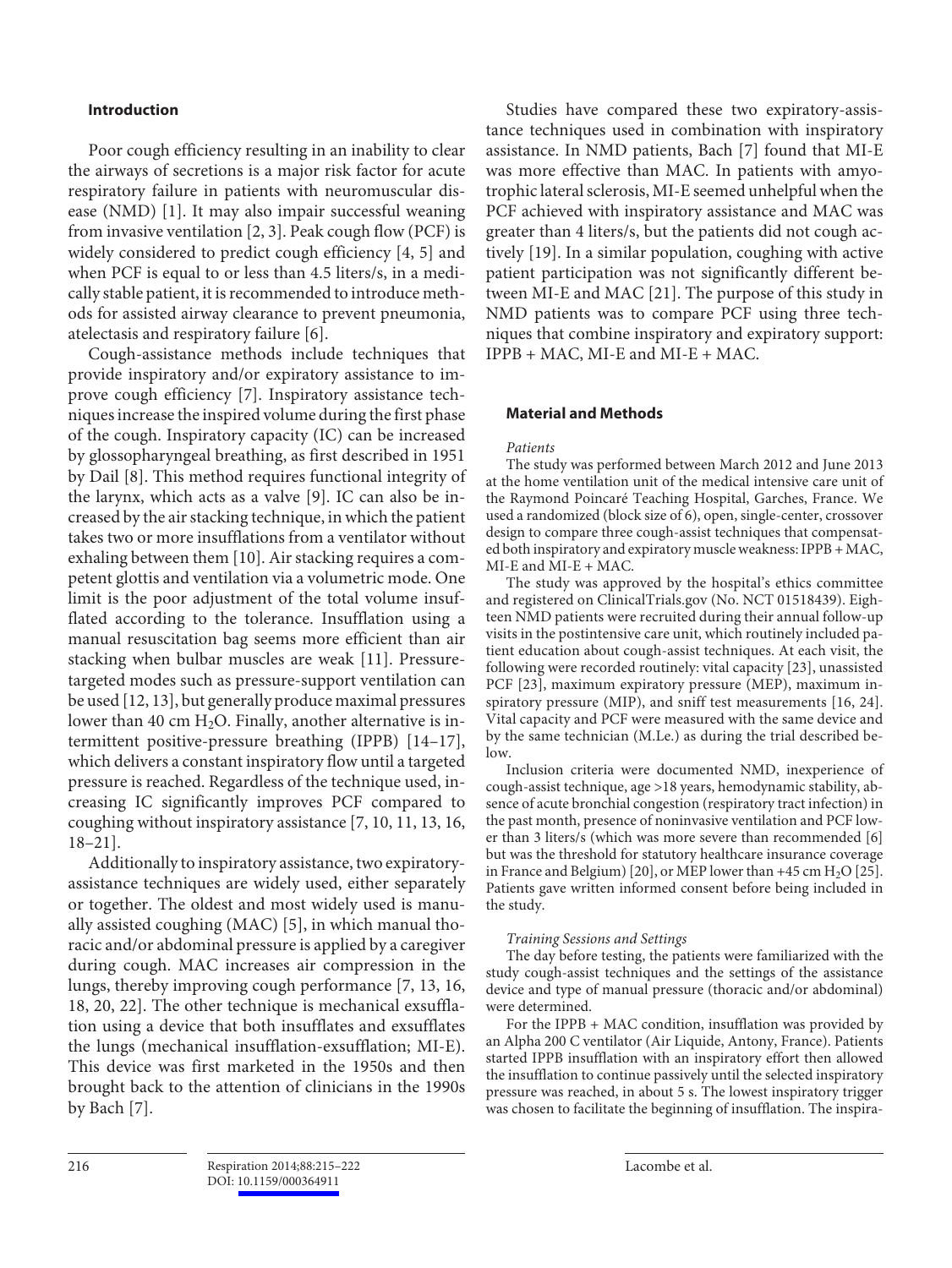tory pressure was increased gradually to the highest tolerated value or 40 cm  $H_2O$ . Inspiratory flow was set to maximize patient comfort. Once the inspiratory pressure was reached, a physiotherapist removed the IPPB circuit to avoid resistance while coughing. At the same time, MAC was performed by a second physiotherapist who applied manual pressure to the patient's thorax and/or abdomen during exsufflation while encouraging the patient to cough. The site and direction of manual pressures were determined based on patient comfort and on cough efficiency as perceived by the patient and physiotherapist.

 The MI-E condition was achieved using the CoughAssist device (JH Emerson Co., Cambridge, Mass., USA) in manual mode. After each insufflation, a physiotherapist delivered the exsufflation while simultaneously asking the patient to cough. Inspiratory and expiratory pressures were increased/decreased gradually to the highest/lowest tolerated values, up to  $+40$  cm  $H<sub>2</sub>O$  for inspiratory pressure and down to  $-40$  cm  $H<sub>2</sub>O$  for expiratory pressure. Insufflation flow adjustment (high or low insufflation flow) was set according to patient comfort.

 For the MI-E + MAC condition, MI-E was delivered as described above and MAC was performed as described during MAC + IPPB. IPPB and MI-E were applied using a facemask (Ambu UltraSeal, Ambu, Bordeaux, France), chosen to fit each of the patients individually.

## *Outcomes and Measurements*

 As previously proposed in the literature [26] , PCF was the primary outcome measure. The secondary outcome measures were effective cough time (ECT), defined as the time with PCF above 3 liters/s, IC and subjective parameters (breathing comfort and cough effectiveness as perceived by patient).

 Flow was measured using a Fleisch No. 4 pneumotachograph (Fleisch, Lausanne, Switzerland), which was linear above 10 liters/s. Accordingly, the volume measured during calibration with a syringe was not influenced by a range flow varying between 0.5 and 12 liters/s. Mask pressure (Paw) was measured using a differential pressure transducer (MP 45  $\pm$  100 cm H<sub>2</sub>O; Validyne Engineering Corp., Northridge, Calif., USA). Flow and mask pressure signals were sampled at 1,000 Hz and recorded using an analogic-numeric system (MP100, Biopac System, Goleta, Calif., USA) and its software (Acknowledge). Throughout the tests, oxygen saturation and heart rate were monitored using pulse oximetry.

## *Study Protocol*

 All measurements were performed with the patient seated in his or her wheelchair. Three physiotherapists (M.La., L.D.A.C. and A.B.) carried out the trials. For each patient, two physiotherapists were needed: one for using the device and one for MAC manoeuvers. The same physiotherapist performed the different cough techniques for a single patient. In addition, the same technician (M.Le.) performed the measurements. Great care was taken to avoid leaks around the mask during each technique, which was performed using the settings as determined during the training sessions. The physiotherapists stimulated the patient's efforts to cough via strong verbal encouragement. For IPPB + MAC, measurements were obtained during coughing after the patient was disconnected from the IPPB at the end of the insufflation (to avoid resistance). Patients could rest between each coughing session, and total patient participation did not exceed 2 h. To avoid bias, the three cough-assist techniques were tested in random order. In addition, care was taken to use the circuits recommended by the manufacturers. To avoid altering device performance, circuit length was decreased in order to maintain the same resistance when including the measurement circuitry between the patient and the device.

 Each test was repeated at least three times [27] , and the highest PCF value was selected if the difference did not exceed 10% of the other two values. IC, PCF and time with PCF above 3 liters/s ECT were measured for each cough-assist technique. In addition, breathing comfort was evaluated by the patients using a visual analogue scale [28] ranging from 0 ('I breathe very badly') to 10 ('I breathe very well'). Cough effectiveness as perceived by the patient was also rated on a 10-point visual analogue scale (from 0, 'completely inefficient cough', to 10, 'fully effective cough').

#### *Statistical Analysis*

 Friedman tests were used for global comparisons of the coughassist techniques. In the case of a significant difference, pairwise comparisons were performed using Wilcoxon's test. When necessary, linear regression analysis was used to evaluate correlations between two values. Values of  $p \le 0.05$  were considered significant.

## **Results**

## *Population*

 Table 1 lists the main characteristics of the 18 consecutive patients included during the study period. Patient 4 had an inclusion criterion upon admission (MEP <45 cm  $H<sub>2</sub>O$ ) which was not confirmed afterwards (table 1).

## *Global Analysis*

 Though inspiratory pressure was higher with IPPB than MI-E (table 1; mean  $\pm$  SD difference = 3.4  $\pm$  4.9 cm  $H<sub>2</sub>O$ , Wilcoxon p = 0.018) IC increased similarly with the three techniques (fig. 1), while the physiotherapists perceived insufflation as more passive with the use of IPPB than MI-E. PCF values are presented in figure 2 and, as outlined in the figure, each condition was significantly different from the others, including the baseline condition (Friedman and Wilcoxon tests). PCF was highest with IPPB + MAC, followed by MI-E + MAC (Wilcoxon  $p = 0.0108$ ), which was higher than with MI-E alone (Wilcoxon  $p = 0.0297$ ), which was higher than the baseline condition (Wilcoxon  $p = 0.003$ ).

 ECT improved significantly with all three techniques. The ECT increase was smaller with MI-E alone than with the two techniques that included MAC (fig. 3). ECT was not significantly different between these last two techniques.

 Comfort ratings were similar with all techniques ( table 2). In contrast, subjective cough effectiveness was rat-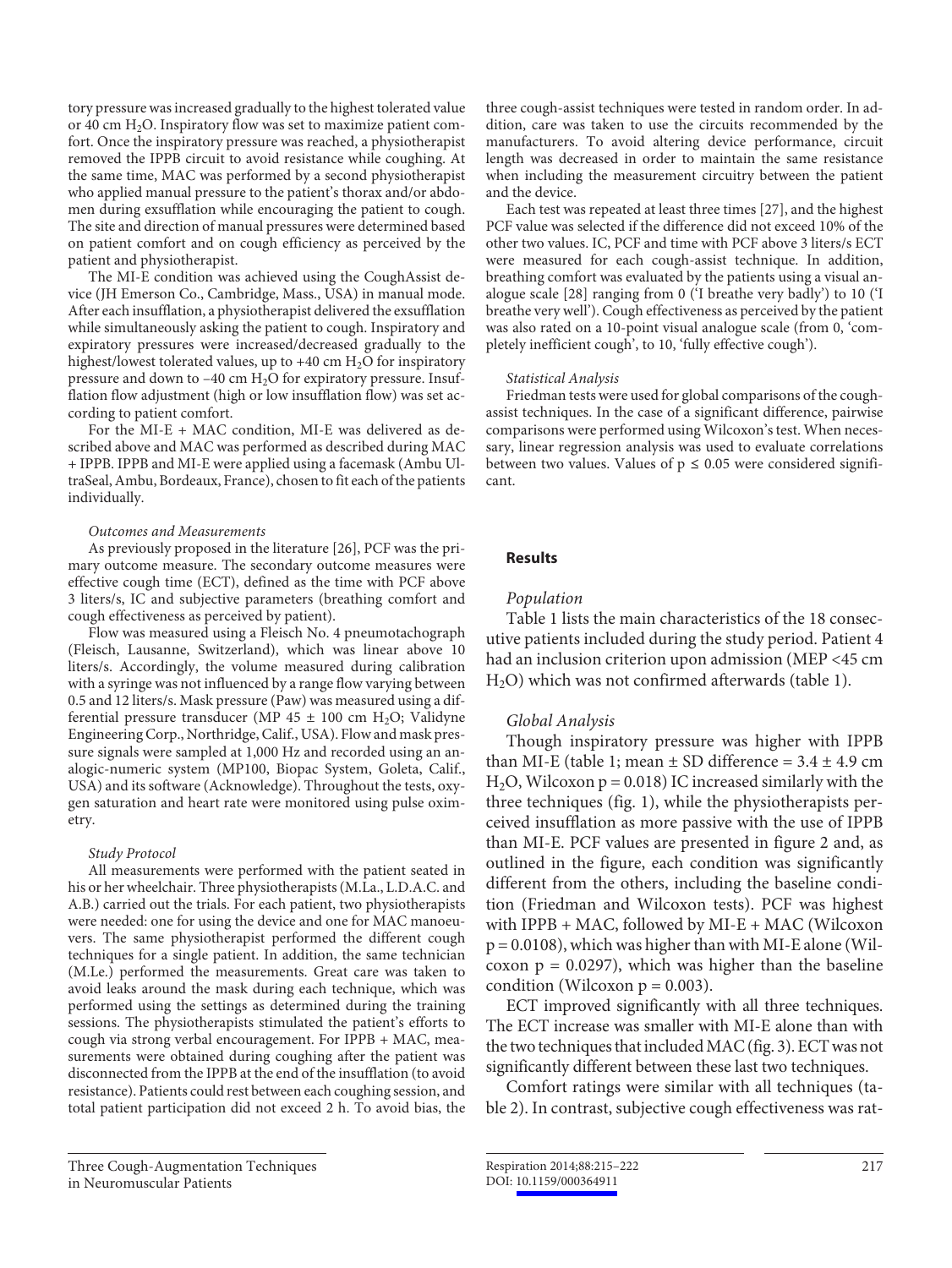| No. | Sex/age,<br>years | Diagnosis  | MV duration,<br>h/day | VC<br>(seated), % | MIP,<br>cm $H_2O$ | MEP,<br>cm $H_2O$ | PCF, 1/s | $MI-E$<br>pressure,<br>cm $H_2O$ | <b>IPPB</b><br>pressure,<br>cm $H_2O$ |
|-----|-------------------|------------|-----------------------|-------------------|-------------------|-------------------|----------|----------------------------------|---------------------------------------|
| 1   | M/21              | <b>DMD</b> | 23                    | 17                | 8                 | 6                 | 0.23     | $35/-35$                         | 30                                    |
| 2   | M/47              | <b>BD</b>  | 8                     | 22                | 24                | 53                | 2.66     | $32/-38$                         | 39                                    |
| 3   | M/25              | <b>DMD</b> | 10                    | 8                 | 24                | 10                | 1.44     | $35/-35$                         | 35                                    |
| 4   | F/52              | Ac. malt.  | 10                    | 39                | 29                | 51                | 4.12     | $40/-40$                         | 38                                    |
| 5   | M/38              | <b>DMD</b> | 15                    | 8                 | 10                | 9                 | 1.24     | $40/-40$                         | 40                                    |
| 6   | M/24              | <b>DMD</b> | 8                     | 10                | 23                | 16                | 3.71     | $30/-35$                         | 36                                    |
| 7   | M/25              | <b>SA</b>  | 7                     | 6                 | 15                | 11                | 1.62     | $30/-40$                         | 40                                    |
| 8   | F/31              | Cong. d.   | 10                    | 20                | 18                | 12                | 1.28     | $30/-36$                         | 35                                    |
| 9   | M/23              | <b>DMD</b> | 11                    | 9                 | 11                | 12                | 1.68     | $32/-38$                         | 40                                    |
| 10  | M/24              | <b>DMD</b> | 13.5                  | 8                 | 8                 | 6                 | 1.11     | $30/-35$                         | 35                                    |
| 11  | F/68              | Ac. malt.  | 10                    | 26                | 15                | 14                | 1.90     | $40/-45$                         | 32                                    |
| 12  | M/31              | SA         | $\overline{2}$        | 22                | 20                | 34                | 2.60     | $33/-39$                         | 39                                    |
| 13  | M/30              | <b>DMD</b> | 23                    | 11                | 18                | 16                | 2.52     | $34/-40$                         | 40                                    |
| 14  | F/41              | G-glyc.    | 8                     | 29                | 16                | 16                | 2.41     | $35/-35$                         | 35                                    |
| 15  | M/26              | Ulrich s.  | 10                    | 12                | 15                | 26                | 3.18     | $35/-40$                         | 40                                    |
| 16  | M/22              | <b>DMD</b> | 9                     | 9                 | 15                | 10                | 0.91     | $32/-38$                         | 40                                    |
| 17  | M/27              | <b>DMD</b> | 14                    | 7                 | 10                | 10                | 1.93     | $38/-41$                         | 40                                    |
| 18  | F/35              | G-glyc.    | 8                     | 22                | 11                | 6                 | 2.67     | $32/-38$                         | 40                                    |

 **Table 1.** Characteristics of the 18 patients with neuromuscular disorders and chronic respiratory failure

 $MV = Mechanical$  ventilation;  $F = female$ ;  $M = male$ ;  $VC = vital$  capacity; Ac. malt. = acid maltase deficiency;  $DMD = Duchenne's$ muscular dystrophy; Cong. d. = congenital muscular dystrophy; G-glyc. = gamma-sarcoglycanopathy; BD = Becker's muscular dystrophy; SA = spinal amyotrophy; Ulrich s. = Ulrich syndrome.



**Fig. 1.** IC at baseline and with the three cough-assist techniques: MI-E, IPPB + MAC and MI-E + MAC. The boxplots indicate the 25th percentile, the median and the 75th percentile, and the whiskers indicate the 5th and 95th percentiles. Means are represented by small squares. Friedman test, p < 0.0001. + Different from the other conditions, Wilcoxon test.



**Fig. 2.** PCF at baseline and with the three cough-assist techniques: MI-E, IPPB + MAC and MI-E + MAC. The boxplots indicate the 25th percentile, the median and the 75th percentile, and the whiskers indicate the 5th and 95th percentiles. Means are represented by small squares. Friedman test, p < 0.0002. + Different from the other conditions, Wilcoxon test.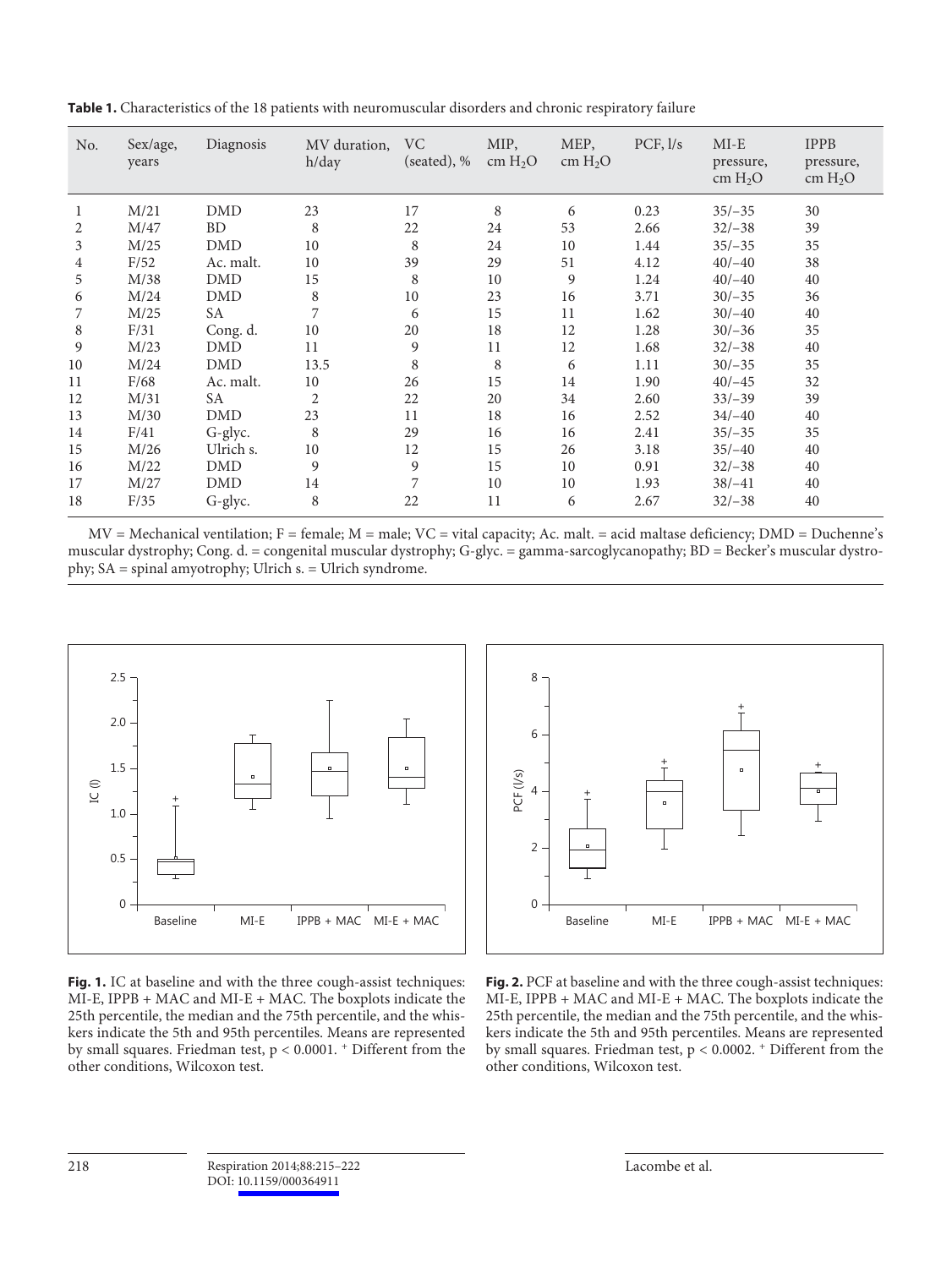**Table 2.** Subjective evaluations of breathing comfort and cough effectiveness by the patients on 0–10 visual analogue scales

|                          | MI-E                                | $IPPB + MAC$                      | $MI-E+MAC$                         |
|--------------------------|-------------------------------------|-----------------------------------|------------------------------------|
| Comfort<br>Effectiveness | $6.4 (5.5 - 7.0)$ $7.0 (6.0 - 8.5)$ | $6.4 (4.8-8.2)$ $8.3 (7.2-9.0)^*$ | $6.6(5.8-8.0)$<br>$8.5(6.2-9.0)^*$ |

 Data are medians with 25th and 75th percentiles in parentheses. \* p < 0.05 compared to MI-E (Wilcoxon test).



**Fig. 3.** ECT (time spent with PCF greater than 3 liters/s) at baseline and with the three cough-assist techniques: MI-E, IPPB + MAC and MI-E + MAC. The boxplots indicate the 25th percentile, the median and the 75th percentile, and the whiskers indicate the 5th and 95th percentiles. Means are represented by small squares. Friedman test,  $p < 0.0001$ .  $+$  Different from the other conditions, Wilcoxon test.

ed lower with MI-E alone than with the two techniques using MAC (table 2). Subjective cough effectiveness ratings were not significantly different between these last two techniques.

# *Individual Analysis*

 Among the 18 patients, 9 (No. 4–6, 9, 12–14, 17 and 18) exhibited mask pressure swings during mechanical exsufflation, with a transiently positive mask pressure (peak value 12, 8, 6, 12, 3, 14, 9, 8 and 3 cm  $H_2O$ , respectively) due to the expiration produced by the combined cough effort and MAC. Figure 4 shows a representative example. This transient positive-pressure swing was not detected by the MI-E device manometer. The duration of the positive-pressure swing correlated significantly with ECT ( $R^2 = 0.75$ ,  $p < 0.0001$ ) and was consistently lower than the ECT (fig. 5).

PCF with IPPB + MAC was higher in the 9 patients who exhibited positive-pressure swings during mechanical exsufflation than in the other patients ( fig. 6 , in which these 9 patients are represented by dotted lines) and all of them had PCF values above 5 liters/s in this condition.

 Among the 9 remaining patients who did not exhibit a transiently positive mask pressure during mechanical exsufflation, 8 patients had a PCF value below 5 liters/s when using IPPB + MAC, and only 3 achieved higher PCF values when using this condition compared with the conditions which included MI-E ( $fig. 6$ ). Finally, all the patients who had a PCF value above 5 liters/s with IPPB + MAC had the highest PCF with this technique.



**Fig. 4.** Example of transient positive facemask pressure swing during mechanical exsufflation, an effect ascribable to the flow induced by the combined patient cough effort and MAC.

 Three Cough-Augmentation Techniques in Neuromuscular Patients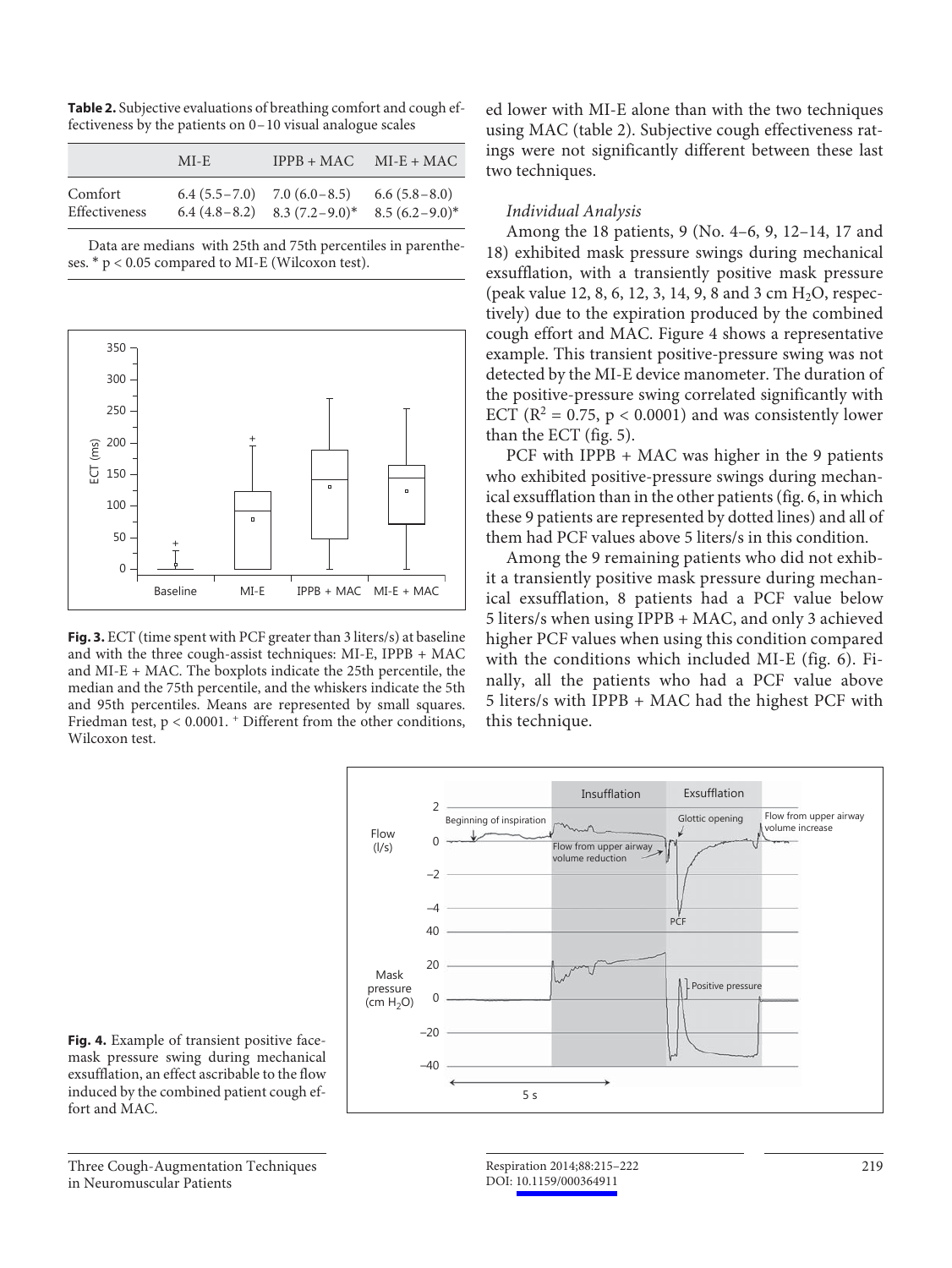

**Fig. 5.** Relationship between duration of the transient positivepressure due to the flow induced by the combined patient cough effort and MAC during mechanical exsufflation and the ECT defined as the time spent with a PCF greater than 3 liters/s. These two variables correlated significantly with each other (linear regression,  $R^2 = 0.75$ ,  $p < 0.0001$ ).



**Fig. 6.** Individual PCF values with the three cough-assist techniques: MI-E, IPPB + MAC and MI-E + MAC. The dotted lines represent patients in whom facemask pressure became transiently positive during mechanical exsufflation due to the flow induced by the combined patient cough effort and MAC.

# **Discussion**

 We report the first systematic comparison of MAC, mechanical exsufflation, and both combined, for cough assistance after maximal tolerated mechanical insufflation in patients with NMD. We found a significantly higher PCF with IPPB + MAC than with the other conditions (Friedman and Wilcoxon tests in the 18 patients). When analyzing individual results (fig. 6) we observed that, when PCF with IPPB + MAC was above 5 liters/s, it was systematically higher than with the other two techniques. Accordingly, in an earlier study which used similar mean expiratory pressure  $(-40 \text{ cm } H<sub>2</sub>O)$  as in our study (mean expiratory pressure  $= -38.2$  cm H<sub>2</sub>O), but in patients with amyotrophic lateral sclerosis, when PCF was greater than 4 liters/s with inspiratory assistance and MAC, MI-E + MAC was not effective [19]. However, the conditions were different between both studies. Our patients were asked to cough forcefully during each technique, whereas the earlier study evaluated PCF generated by MI-E + MAC while patients were passive, in order to simulate severely advanced muscle weakness [19] . Moreover, most patients in the earlier study presented with severe bulbar dysfunction, and computed tomography showed upper airway collapse during the MI-E exsufflation cycle in the subset with PCF values lower than 2.7 liters/s during MI-E + MAC [19] . This upper airway collapse likely explained the lack of effectiveness of MI-E + MAC [19]. In our study, the 15 patients with baseline PCF values lower than 2.7 liters/s had PCF values above baseline during  $MI-E + MAC$ , which may result from the active patient participation in coughing and the absence of severe bulbar dysfunction. Although we did not exclude upper airway collapse during MI-E in our patients, we observed in 9 patients a transient positive-pressure swing that coincided with the PCF obtained during MAC. This reflects a high resistance of the apparatus during the early peak expiratory flow, which, instead of facilitating collapse, may help to keep the upper airway open at the beginning of the cough. On the other hand, the MI-E device and its circuitry constituted a load against PCF. In contrast to PCF, ECT was not significantly modified by the MI-E device, probably because the positive-pressure swing durations were shorter than ECT (fig. 6). Since the 9 patients who had a transient positive-pressure swing during cough were among the 10 with a PCF above 5 liters/s with IPPPB + MAC, our results suggest that MI-E may be without additional benefit when PCF with MAC or IPPB + MAC is above 5 liters/s.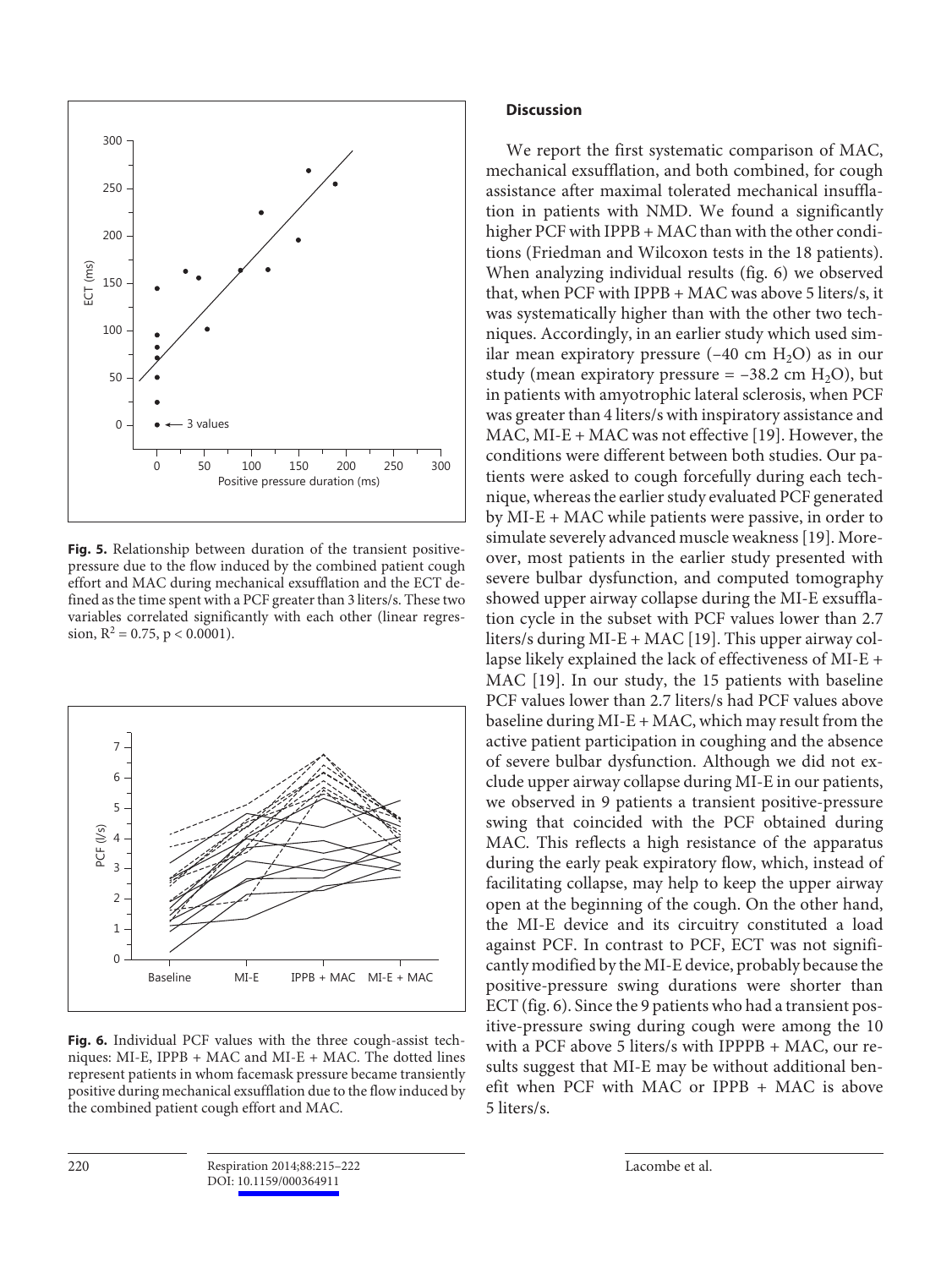The choice of cough-assist technique is an important topic as they may play a key role in the management of acute respiratory failure episodes and invasive ventilation weaning in this fragile population. Maximal inspiratory pressure tolerated by the patients was higher with IPPB than with MI-E. This was probably due to the difference in inspiratory flow generated by the two devices, which was higher with MI-E. Nevertheless, despite this difference of maximal inspiratory pressure, the same IC was obtained with the three techniques. This may result from a decreased inspiratory effort during IPPB compared to MI-E, as we suspected during the trial. To decrease costs, we chose IPPB when MAC was used alone during the expiratory phase, as IPPB devices are about 5 times less costly than MI-E devices [17] and could be incorporated into ventilators in the future. Thus, IPPB + MAC would be simpler and less expensive than adding an MI-E device when inspiratory assistance produces sufficient cough assistance.

## *Limits of the Study*

As in previous studies [26], none of our evaluations included clinical outcomes such as survival, frequency of exacerbations and hospitalization, or duration of hospital stay. Our study was limited to PCF, which is usually used [26] and which could predict cough efficiency. To improve the spirometric indices, we included the duration of PCF above 3 liters/s, but because this index was not previously used in the literature, we did not use it as a primary outcome measure. Interestingly, it was not different between IPPB + MAC and MI-E + MAC, suggesting that, in the end, both methods could have a similar effectiveness. Nevertheless, the less expensive cost of IPPB compared to MI-E should be taken in account in the choice of technique.

 IPPB + MAC use could be considered as limited in a home setting given that it requires the cooperation and education of the caregivers, including the family. However, as suggested by Bach [7] and recommended by the 'High Health Authority' of the French government [29], families and caregivers have to learn cough techniques to improve patient cough performances at home and outside the medical context. That is why in our daily practice physiotherapists are used to teach MAC manoeuvers to families and caregivers. We did not evaluate IPPB alone because we previously studied this condition and observed that IPPB + MAC gave a higher PCF than either MAC alone or IPPB alone [16].

# **Conclusions**

 Adding MI-E to MAC may be deleterious or inefficient in NMD patients who can generate high PCF values with combined insufflation and MAC. In addition, insufflation with MAC is simpler and less expensive than MI-E and MAC. Patients with NMD should be evaluated on a case-by-case basis to determine which cough-assist technique is most beneficial.

# **Acknowledgements**

 We thank Daniel Isabey for helpful discussions about the results of this study.

- 1 Ambrosino N, Carpene N, Gherardi M: Chronic respiratory care for neuromuscular diseases in adults. Eur Respir J 2009;34:444– 451.
- 2 Bach JR, Saporito LR: Criteria for extubation and tracheostomy tube removal for patients with ventilatory failure: a different approach to weaning. Chest 1996;110:1566–1571.
- 3 Goncalves MR, Honrado T, Winck JC, Paiva JA: Effects of mechanical insufflation-exsufflation in preventing respiratory failure after extubation: a randomized controlled trial. Crit Care 2012;16:R48.
- 4 Suarez AA, Pessolano FA, Monteiro SG, Ferreyra G, Capria ME, Mesa L, Dubrovsky A, De Vito EL: Peak flow and peak cough flow in the evaluation of expiratory muscle weakness and

bulbar impairment in patients with neuromuscular disease. Am J Phys Med Rehabil 2002;81:506–511.

- 5 Boitano LJ: Management of airway clearance in neuromuscular disease. Respir Care 2006; 51:913–922, discussion 922–924.
- 6 Bott J, Blumenthal S, Buxton M, Ellum S, Falconer C, Garrod R, Harvey A, Hughes T, Lincoln M, Mikelsons C, Potter C, Pryor J, Rimington L, Sinfield F, Thompson C, Vaughn P, White J, British Thoracic Society Physiotherapy Guideline Development G: Guidelines for the physiotherapy management of the adult, medical, spontaneously breathing patient. Thorax 2009;64(suppl 1):i1–i51.
- 7 Bach JR: Mechanical insufflation-exsufflation: comparison of peak expiratory flows

with manually assisted and unassisted coughing techniques. Chest 1993;104:1553–1562.

- 8 Dail CW: 'Glossopharyngeal breathing' by paralyzed patients; a preliminary report. Calif Med 1951;75:217–218.
- 9 Pryor JA: Physiotherapy for airway clearance in adults. Eur Respir J 1999;14:1418–1424.
- 10 Kang SW, Bach JR: Maximum insufflation capacity. Chest 2000;118:61–65.
- 11 Bach JR, Mahajan K, Lipa B, Saporito L, Goncalves M, Komaroff E: Lung insufflation capacity in neuromuscular disease. Am J Phys Med Rehabil 2008;87:720–725.
- 12 Simonds AK, Muntoni F, Heather S, Fielding S: Impact of nasal ventilation on survival in hypercapnic Duchenne muscular dystrophy. Thorax 1998;53:949–952.

 Three Cough-Augmentation Techniques in Neuromuscular Patients